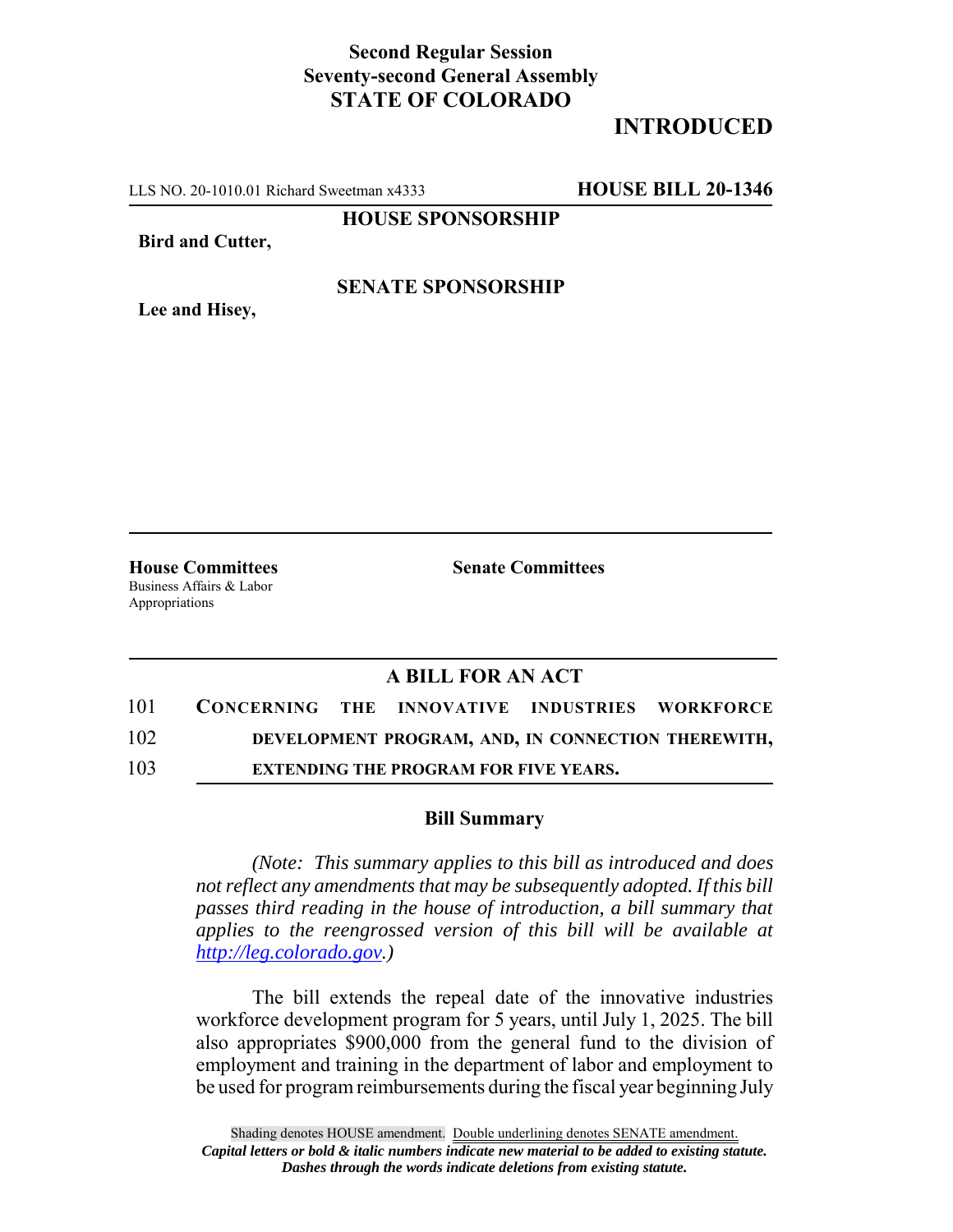**SECTION 1.** In Colorado Revised Statutes, 24-46.3-105, **amend** (5), (6), and (7) as follows: **24-46.3-105. Innovative industries workforce development program - legislative declaration - definitions - appropriation - repeal.** (5) On or before November 1, 2016 NOVEMBER 1, 2020, and November 1 of the next two years thereafter, the state council shall submit a report to the finance COMMITTEE and the business affairs and labor committees COMMITTEE of the house of representatives and to the business, labor, and technology COMMITTEE and the finance committees COMMITTEE of the senate, or any successor committees, summarizing program activities during the preceding fiscal year, including the information in subparagraph (III) of paragraph (b) of subsection (3) SUBSECTION (3)(b)(III) of this section, the number of companies and interns who participated, the occupational areas IN WHICH the interns 16 participated, in, the number of interns who obtained related employment, 17 and any information identified by the division from PURSUANT TO this subsection (5). The division shall assist the state council in completing the annual report.

*Be it enacted by the General Assembly of the State of Colorado:*

20 (6) For the fiscal year beginning  $\frac{\partial n}{\partial y} + \frac{2015}{101}$  JULY 1, 2020, the 21 general assembly shall appropriate four hundred fifty NINE HUNDRED thousand dollars from the general fund to the division to be used for 23 program reimbursements. For EACH OF the next two years thereafter, the 24 general assembly may appropriate moneys MONEY from the general fund to the division to be used for program reimbursements. In addition, the